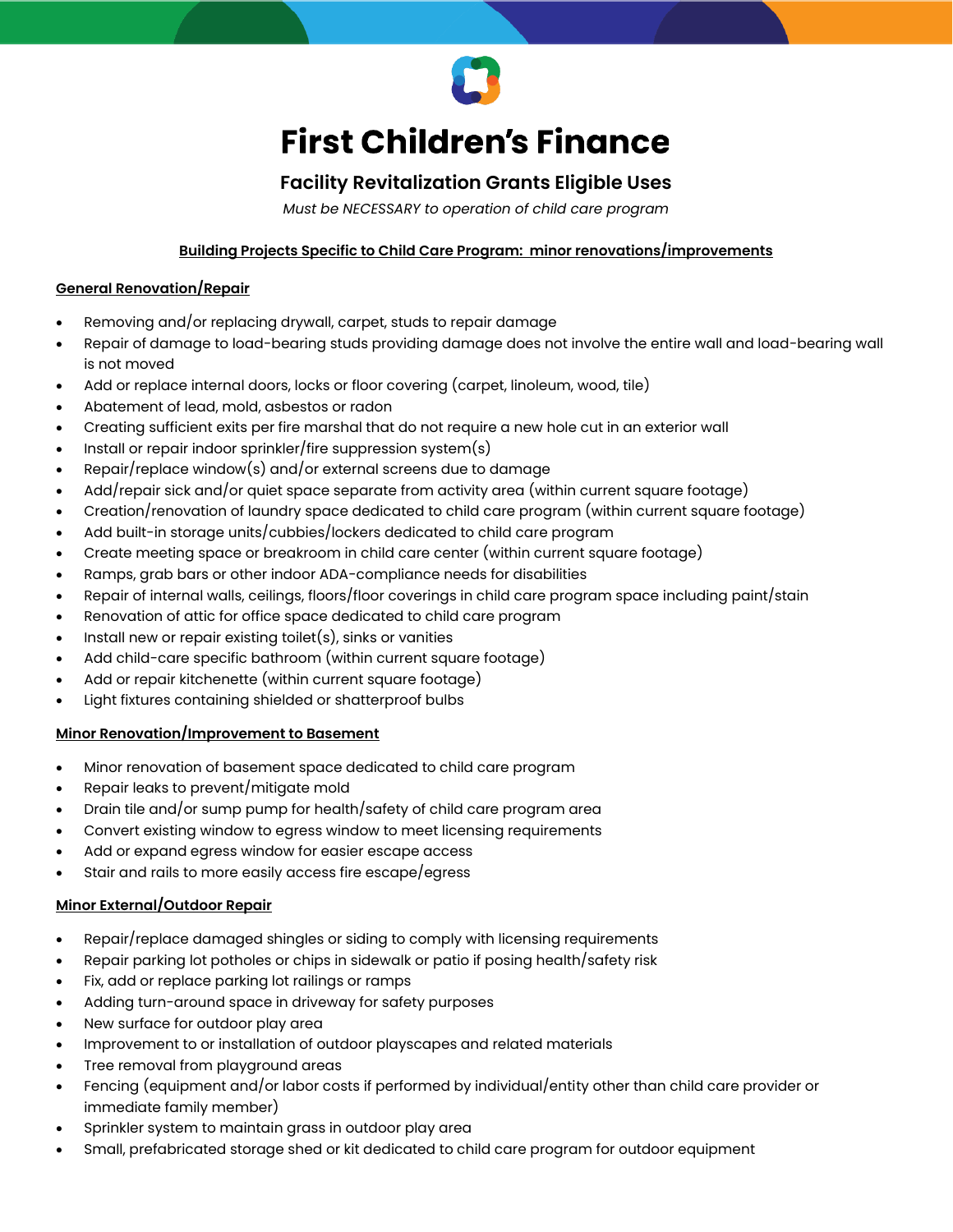# **Minor External/Outdoor Repair (continued)**

- Repair of contaminated well for health/safety reasons
- Minor repair of or add protective guard rails/panels on deck if used by child care program
- Replacement of wooden barriers that contain creosote or arsenic

Any of the above referenced as general renovations/repair, minor renovation/improvement to basement or minor external/outdoor repair may comprise a small portion of conversion or renovation of garage, out-building or community facility, including but not limited to church, school, store front, business, vacant house, community center, pod, or senior center.

# **Equipment**

- Purchase, maintenance or repair of furnace, water heater or air conditioner (100% if used only for child care program; 50% if also used by family or other organization in a shared space)
- Fireplace, heater and/or wood-burning stove screens and/or covers
- Paint and paint supplies/hire painter
- Separation panels to reduce the spread of germs in child spaces or in parent drop-off locations
- Window blind and curtain cord tension or tie-down devices
- Air purifying equipment, sanitizing machines (such as Zono), humidifier, dehumidifier (100% if used only for child care program; 50% if also used by family or other organization in a shared space)
- Fire escape ladder
- Fire, Radon and Carbon Dioxide (Co2) alarms and extinguishers; Lead Content Detector
- Purchase or repair of appliances (refrigerator, freezer, stove, dishwasher, microwave, water cooler, washer, dryer – 100% if used only for child care program; 50% if also used by family or other organization in a shared space
- Child care program furniture (cribs, cots, changing tables, child-size table and chairs, shelves/cabinets, infant seats, cubbies, storage, high chairs, toddler chairs, potty chairs, etc.)
- Office furniture dedicated to child care program (file cabinet, desk, chair, table)
- Playground equipment and assembly of large equipment (climbers, swing set, slides)
- Signage on the program grounds

# **Services and Other Costs**

- Permit fees and/or required inspection of completed grant-funded project(s) per local municipalities
- Consultant fees related to designing indoor or outdoor learning environment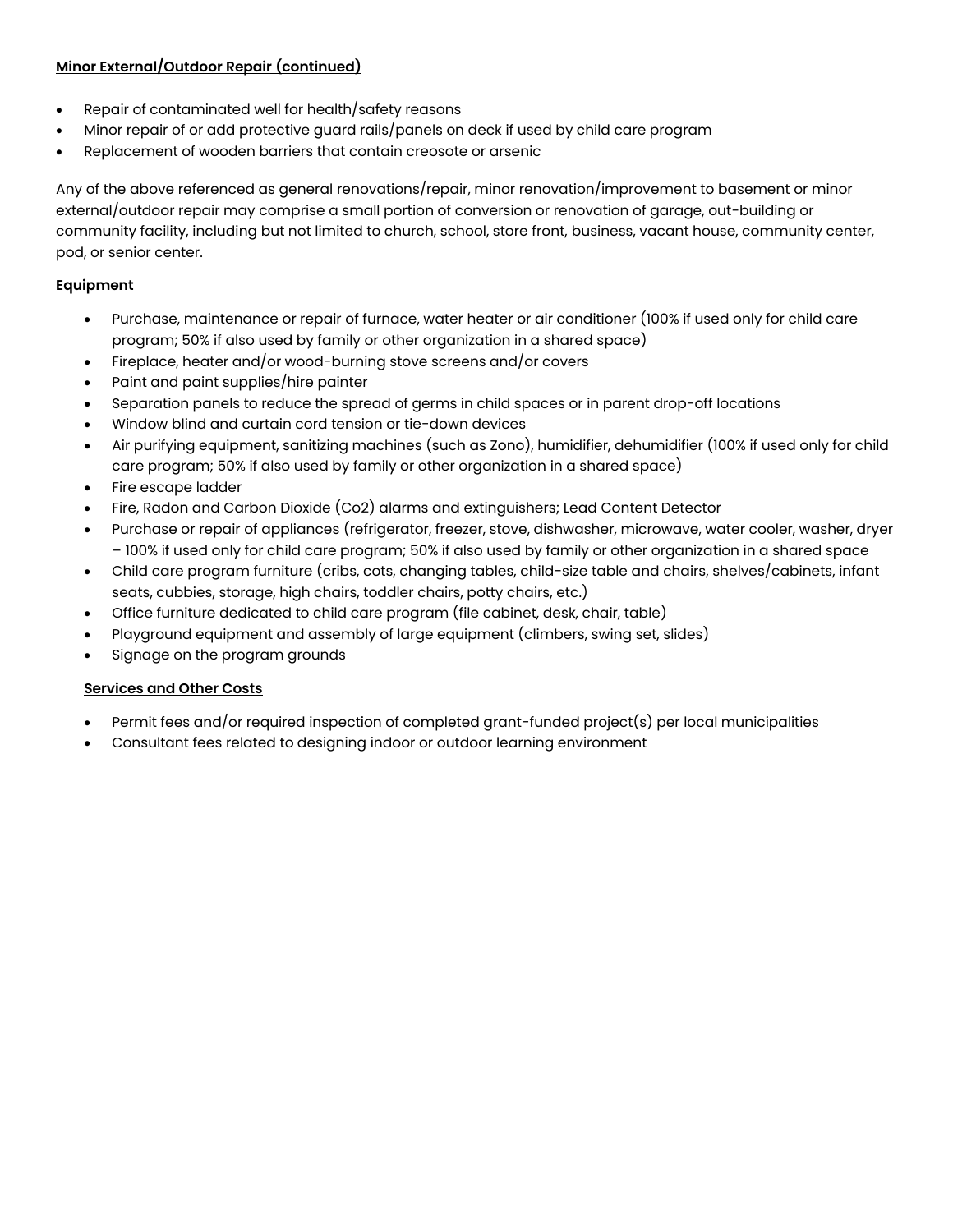# **Facility Revitalization Grants Ineligible/Excluded Uses**

### **Excluded Building Projects:**

- New construction of facility that houses child care program
- New construction of storage sheds (other than prefabricated kit)
- New construction of or new surface/material on decks or patios
- Land Purchase
- Expansion of Building Footprint
- Major Renovation including changes to:
	- Foundation
	- o Floor including concrete in basement or sub-floor on upper levels
	- o Roof
	- o Moving Load-Bearing Wall(s)
	- $\circ$  Exterior Walls including but not limited to addition of new exit or window (other than egress window) requiring a new opening to be cut into an exterior wall/surface
- Complete conversion or renovation of garage, out-building or community facility, including but not limited to church, school, store front, business, vacant house, community center, pod, or senior center.
- New shingles or siding as part of new construction or major renovation
- Installation of central air or replacing a heat source requiring installation of duct work or new ventilation
- Outer (winter) insulation/exterior covering
- Repaving or re-surfacing parking lot or driveway
- Constructing new sidewalk
- Landscaping or sprinkler system in area not used by children for play space

#### **Excluded Equipment**

- Indoor and outdoor COVID-19/variant supplies including but not limited to portable partitions, plastic shields, disposable utensils, dishes, signage, storage containers, masks, gloves, hand sanitizer
- Lawn care or snow removal equipment
- Bean bag chairs
- Office equipment/supplies such as copier, computer, software, printer, ink, paper
- Strollers, wagons, bicycles, tricycles, large motor toys/ride-ons
- Motorized vehicle to transport children

# **Excluded Services and Other Costs:**

- Relocation/moving expenses
- Architect, Attorney, Accountant, Advertising
- Cleaning services
- Pest control service
- Lawn care or snow removal services
- Debt Service, including payment for items previously purchased
- Rent/Mortgage, Utilities, Insurance
- **Taxes**
- Salaries, Licenses
- **Transportation**

#### **Costs Related to Learning and Play:**

- Indoor and Outdoor Toys
- Musical instruments and players
- **Books**
- Art or Science Supplies or Kits
- Infant/Toddler Manipulatives